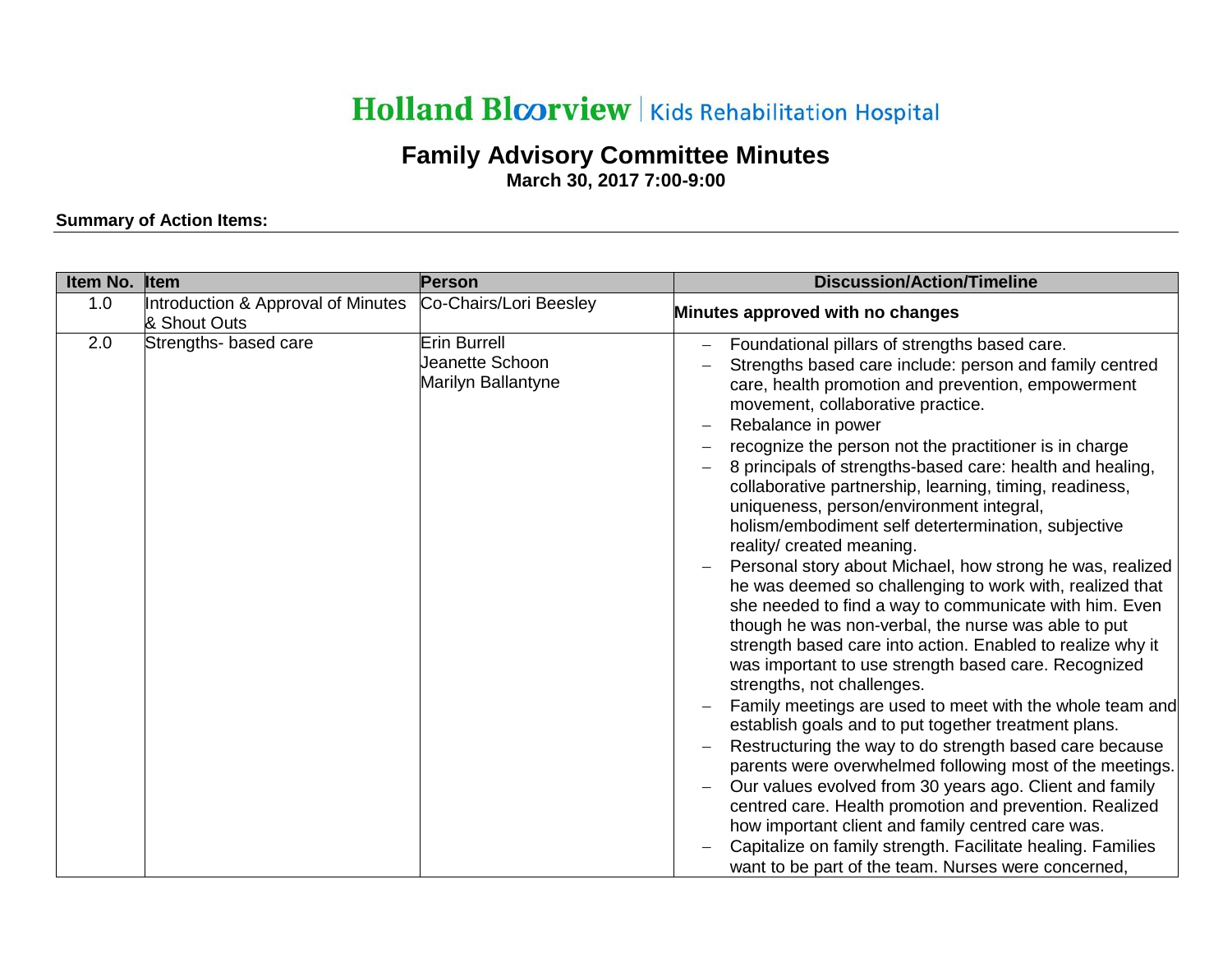|     |                    |                                            | hoping that parents would see the benefits of strength<br>based care.<br>Feedback has been positive. From deficits to strength.<br>Rely on the family team goal plan, to be understanding of<br>what families want/need out of the goal setting plans.<br>New awareness/understanding on how important this is<br>going forward.<br>How long has this been going on? 3-4 years ago. It was<br>hard to go from a standpoint of deficits to family centred.<br>Not everything will work for all families. Need to find the<br>way that works for them.                                                                                                                                                                                                                                                                                                                                                                                                                                                                                                                                                                                                                                                                                                                                                                                                                                                                                                          |
|-----|--------------------|--------------------------------------------|---------------------------------------------------------------------------------------------------------------------------------------------------------------------------------------------------------------------------------------------------------------------------------------------------------------------------------------------------------------------------------------------------------------------------------------------------------------------------------------------------------------------------------------------------------------------------------------------------------------------------------------------------------------------------------------------------------------------------------------------------------------------------------------------------------------------------------------------------------------------------------------------------------------------------------------------------------------------------------------------------------------------------------------------------------------------------------------------------------------------------------------------------------------------------------------------------------------------------------------------------------------------------------------------------------------------------------------------------------------------------------------------------------------------------------------------------------------|
| 3.0 | Strategic Planning | Julia Hanigsberg<br><b>Potential Group</b> | Shaping the future for Holland Bloorview-<br>Bring everyone up to speed on the strategy work that has<br>engaged, children, youth, families, staff and key partners<br>over the past 6 months<br>Review the emerging strategy elements that came out of<br>the strategy hives and pollination phase<br>Challenge to be <b>Bold</b><br>4 phases- 36 pollination groups, 8 strategy hives,<br>Hive topics- expanding services, reorganizing care,<br>pushing boundaries, capacity building, transitional age,<br>accelerating mandate, supporting families.<br>Refined vision (the most meaningful and healthiest futures<br>for children, youth and families)<br>Strategic enablers- Lead and model social change,<br>Empower our people and teams to collaborative and strive<br>for excellence, lead the world in partnering with kids, youth<br>and families, mobilize peers and alumni fully in everything<br>we do, improve access, quality, safety and capacity<br>through innovation and technology<br>Families are pushing the conversation. Patients saying<br>they want to do something important, and having their<br>voices heard is more important than anything. Client<br>informed research, translated quickly into action, evidence<br>from the outside is created, we need to translate<br>everything we're doing in at Holland Bloorview like the<br>concussion centre is doing.<br>Personalized pathway, matching needs and collaboration. |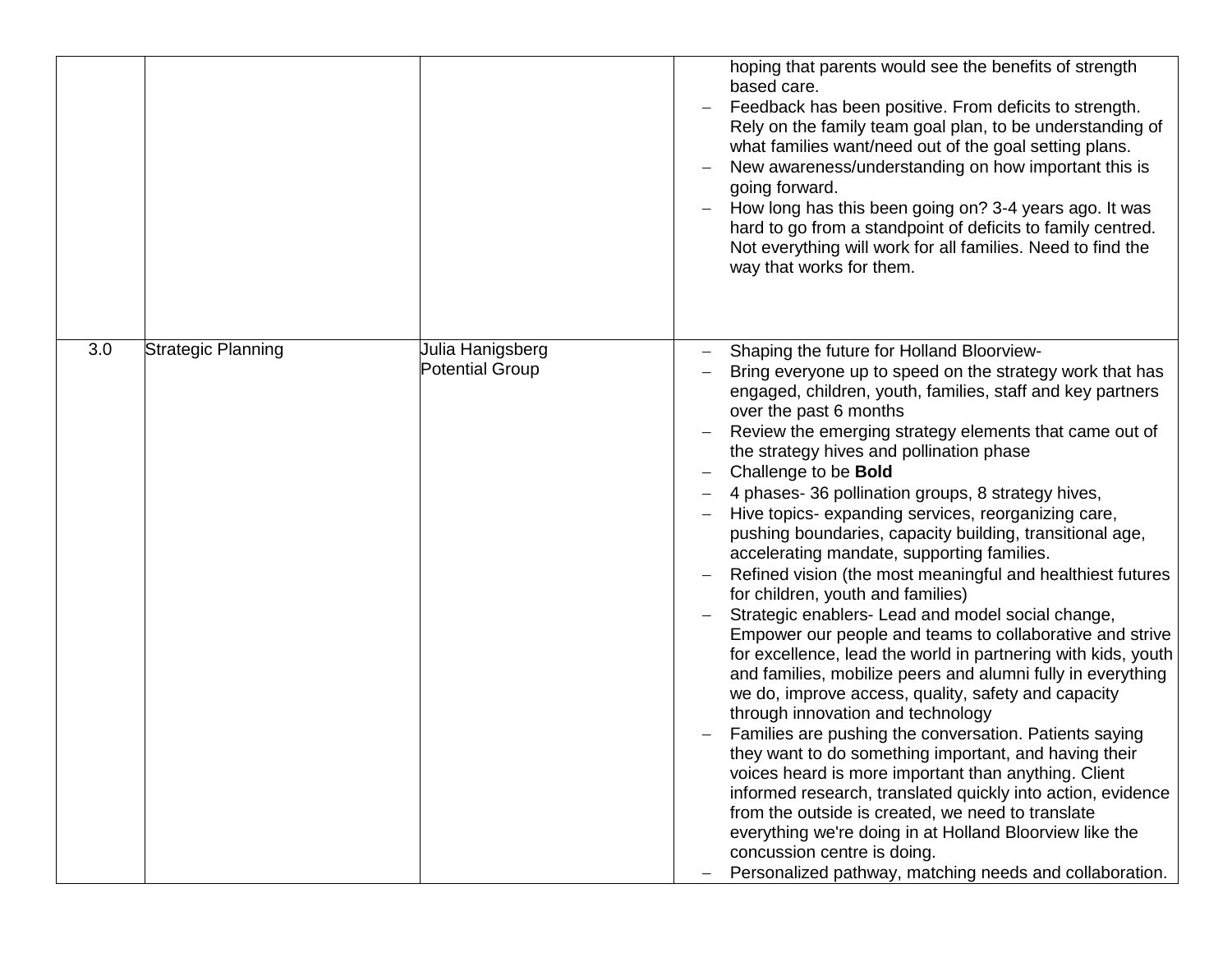|     |                            |     | They're asked from the beginning. Important to ASK the          |
|-----|----------------------------|-----|-----------------------------------------------------------------|
|     |                            |     | children and families.                                          |
|     |                            |     |                                                                 |
|     |                            |     | What happens outside the door. ASD discussion was really        |
|     |                            |     | important because there are such huge gaps.                     |
|     |                            |     | Education/community access/working on a kid's health            |
|     |                            |     | alliance. Making things that don't exist right now.             |
|     |                            |     | Diversity is part of disability. Revolutionary things that need |
|     |                            |     | to happen. Modeling change.                                     |
|     |                            |     | Create an effortless experience.                                |
|     |                            |     | Possible hallmark initiatives: personalized health              |
|     |                            |     | pathways, development of imaging specialty, build and           |
|     |                            |     | intentional, focused program of capacity building in            |
|     |                            |     |                                                                 |
|     |                            |     | healthcare, education, workplaces and communities,              |
|     |                            |     | prioritize teaching/knowledge/rapid transition, focus our       |
|     |                            |     | research on topics that truly game-changing, position           |
|     |                            |     | ourselves as an innovation hub, harness crowd-sourcing          |
|     |                            |     | for service navigation challenges.                              |
|     |                            |     | Recognize the difference of where families are. There are       |
|     |                            |     | different needs/wants for different families.                   |
|     |                            |     | Core guiding principles for implementation: highlight cross     |
|     |                            |     | cutting focus areas. Engage families, youth leaders and         |
|     |                            |     | staff as full partners and co-sponsors of implementation,       |
|     |                            |     | build upon huge strength and existing initiatives, support,     |
|     |                            |     | foster and "free up" local level innovation, leverage and       |
|     |                            |     | nurture partnerships, keep an eye on critical success           |
|     |                            |     | factors (areas of potential risk) regularly monitor and track   |
|     |                            |     | performance at the SMT table, regular review and                |
|     |                            |     |                                                                 |
|     |                            |     | refinement (yearly reviews plus a 2020 robust refresh),         |
|     |                            |     | "Many boats- one shining light"                                 |
|     |                            |     | Next steps: we will be working with leaders and the task        |
|     |                            |     | force to finalize the set of intended outcomes/areas of         |
|     |                            |     | impact the final strategy document for approval (April)         |
|     |                            |     | We will re-engage with staff and family leaders across the      |
|     |                            |     | organization in conversations the strategy framework and        |
|     |                            |     | what it means to them (April/May)                               |
|     |                            |     | We will be creating a final strategy collateral materials       |
|     |                            |     | (print/web in May)                                              |
|     |                            |     |                                                                 |
|     |                            |     | Official launch event June 6                                    |
| 4.0 | Sub-committee work         | All | Advancing the Hours of Service- April 1- 9-12 All family        |
|     | Advancing hours of service |     | leaders are invited to attend session with                      |
|     | - Care for the caregiver   |     | staff/stakeholders/SMT                                          |